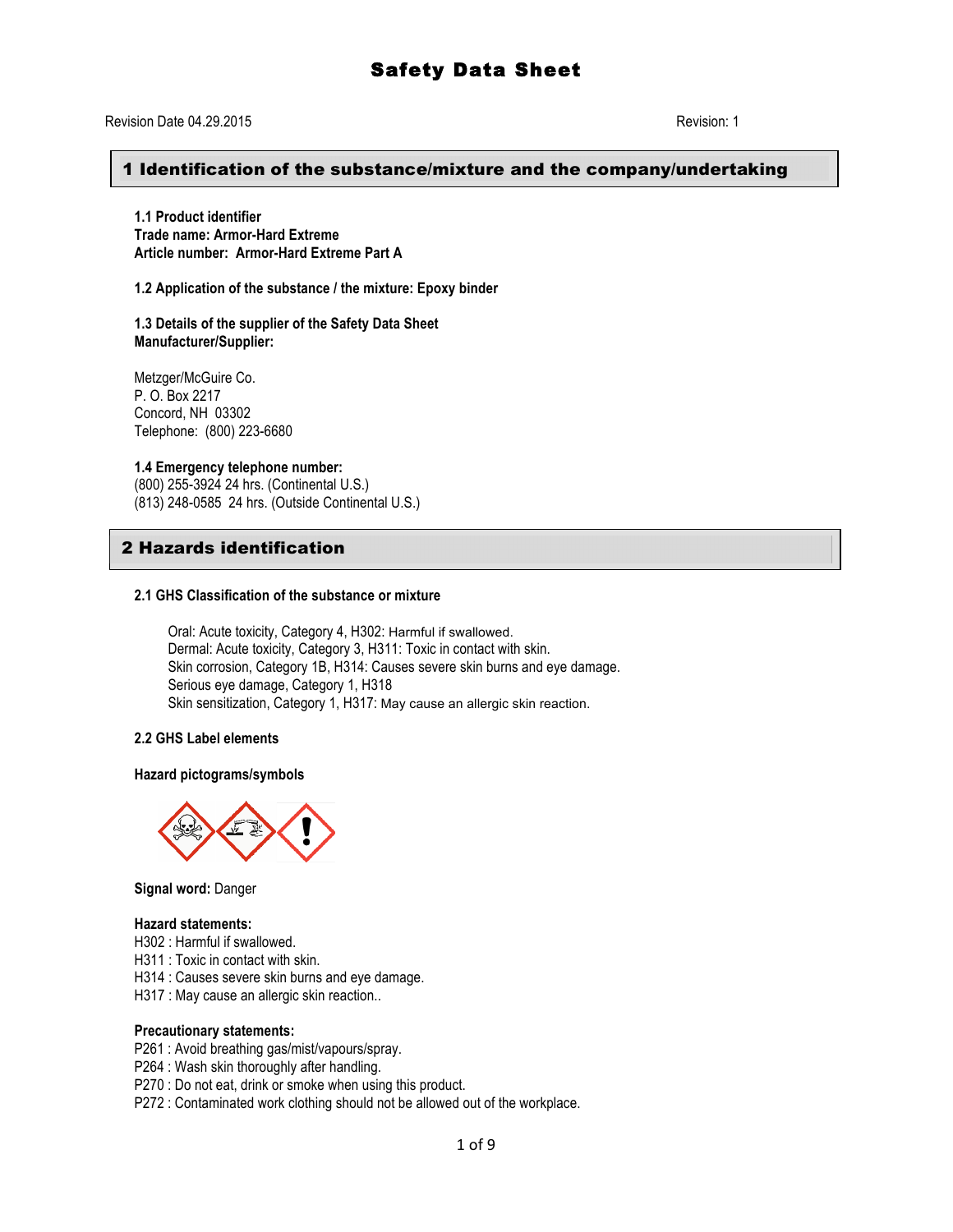Revision Date 04.29.2015 Revision: 1

P273: Avoid release to the environment.

P280 : Wear protective gloves/ protective clothing/ eye protection/ face protection.

P301 + P312 : IF SWALLOWED: Call a POISON CENTER or doctor/ physician if you feel unwell.

P301 + P330 + P331 : IF SWALLOWED: Rinse mouth. Do NOT induce vomiting.

P303 + P361 + P353 : IF ON SKIN (or hair): Remove/ Take off immediately all contaminated clothing. Rinse skin with water/ shower.

P304 + P340 : IF INHALED: Remove victim to fresh air and keep at rest in a position comfortable for breathing. P305 + P351 + P338 : IF IN EYES: Rinse cautiously with water for several minutes. Remove contact lenses, if

present and easy to do. Continue rinsing.

P310 : Immediately call a POISON CENTER or doctor/ physician.

P333 + P313 : If skin irritation or rash occurs: Get medical advice/ attention.

P363 : Wash contaminated clothing before reuse.

#### **Additional information:**

Contains epoxy constituents. May produce an allergic reaction.

#### **HMIS Rating:**

Health: 3 Flammability: 1 Physical Hazard: 0

# 3 Composition/information on ingredients

#### **3.2 Mixture**

**Description:** Mixture of substances listed below with nonhazardous additions.

| Dangerous components: |                                                                                                        |           |
|-----------------------|--------------------------------------------------------------------------------------------------------|-----------|
| CAS: 25068-38-6       | Reaction product: bisphenol - A- (epichlorhydrin) epoxy resin<br>(number average molecular weight<700) | 70-90%    |
| CAS: 1070-70-8        | 2-Propenoic acid, 1,4-butanediyl ester                                                                 | $5 - 15%$ |
| $CAS: 15625-89-5$     | 2-Propenoic acid, 2-ethyl-2-[[(1-oxo-2-<br>propenyl) oxy] methyl]-1,3-propanediyl ester                | $5 - 15%$ |

# 4 First aid measures

#### **4.1 Description of first aid measures**

#### **General information:**

Immediately remove any clothing soiled by the product.

Symptoms of poisoning may even occur after several hours; therefore medical observation for at least 48 hours after the accident.

Take affected persons out into the fresh air.

**After inhalation:** If inhaled, remove victim to fresh air. If not breathing, give artificial respiration. If breathing is difficult, give oxygen. Get medical attention immediately

**After skin contact:** In case of contact, immediately flush skin with plenty of water for at least 15 minutes while removing contaminated clothing and shoes. Get medical attention immediately. Wash clothing before reuse. Thoroughly clean shoes before reuse.

#### **After eye contact:**

In case of contact, immediately flush eyes with plenty of water for at least 15 minutes. Get medical attention immediately. Call a Poison Control Center.

#### **After swallowing:**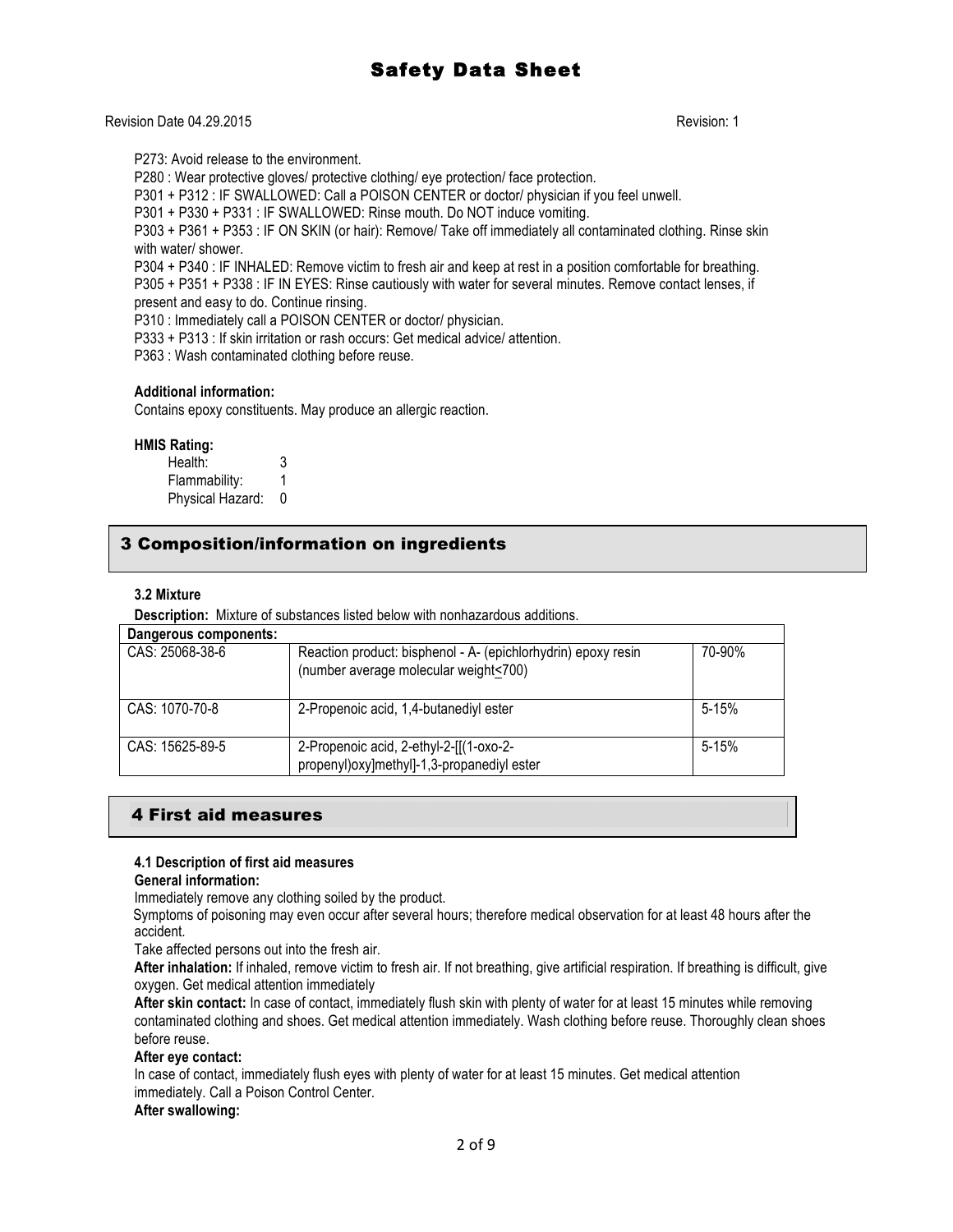#### Revision Date 04.29.2015 Revision: 1

If swallowed, DO NOT induce vomiting. Get medical attention immediately. If victim is fully conscious, give a cupful of water. Never give anything by mouth to an unconscious person. Rinse mouth. **4.2 Most important symptoms and effects, both acute and delayed:**

Allergic reactions. Nausea. Coughing. Gastric or intestinal disorders. Irritant to skin and mucous membranes. Irritant to eyes.

#### **4.3 Indication of any immediate medical attention and special treatment needed:**

Contains reaction product: bisphenol-A-(epichlorhydrin) epoxy resin (number average molecular weight < 700), Reaction May produce an allergic reaction.

If necessary oxygen respiration treatment.

### 5 Firefighting measures

**5.1 Extinguishing media Suitable extinguishing agents:** Water haze or fog. Foam. Fire-extinguishing powder. Carbon dioxide. **For safety reasons unsuitable extinguishing agents:** Water with full jet Water spray **5.2 Special hazards arising from the substance or mixture:** Formation of toxic gases is possible during heating or in case of fire. **5.3 Advice for the firefighters Protective equipment:** Wear self-contained respiratory protective device. Wear fully protective suit. **Additional information:** Cool endangered receptacles with water fog or haze. Eliminate all ignition sources if safe to do so.

### 6 Accidental release measures

#### **6.1 Personal precautions, protective equipment and emergency procedures:**

Use respiratory protective device against the effects of fumes/dust/aerosol. Wear protective equipment. Keep unprotected persons away. Ensure adequate ventilation.

Keep away from ignition sources.

# **6.2 Environmental precautions:**

Do not allow to enter sewers/ surface or ground water.

Inform respective authorities in case of seepage into water course or sewage system. Prevent from spreading (e.g. by damming–in or oil barriers).

#### **6.3 Methods and material for containment and cleaning up:**

Absorb liquid components with liquid-binding material.

Send for recovery or disposal in suitable receptacles.

Dispose contaminated material as waste according to item 13. Ensure adequate ventilation.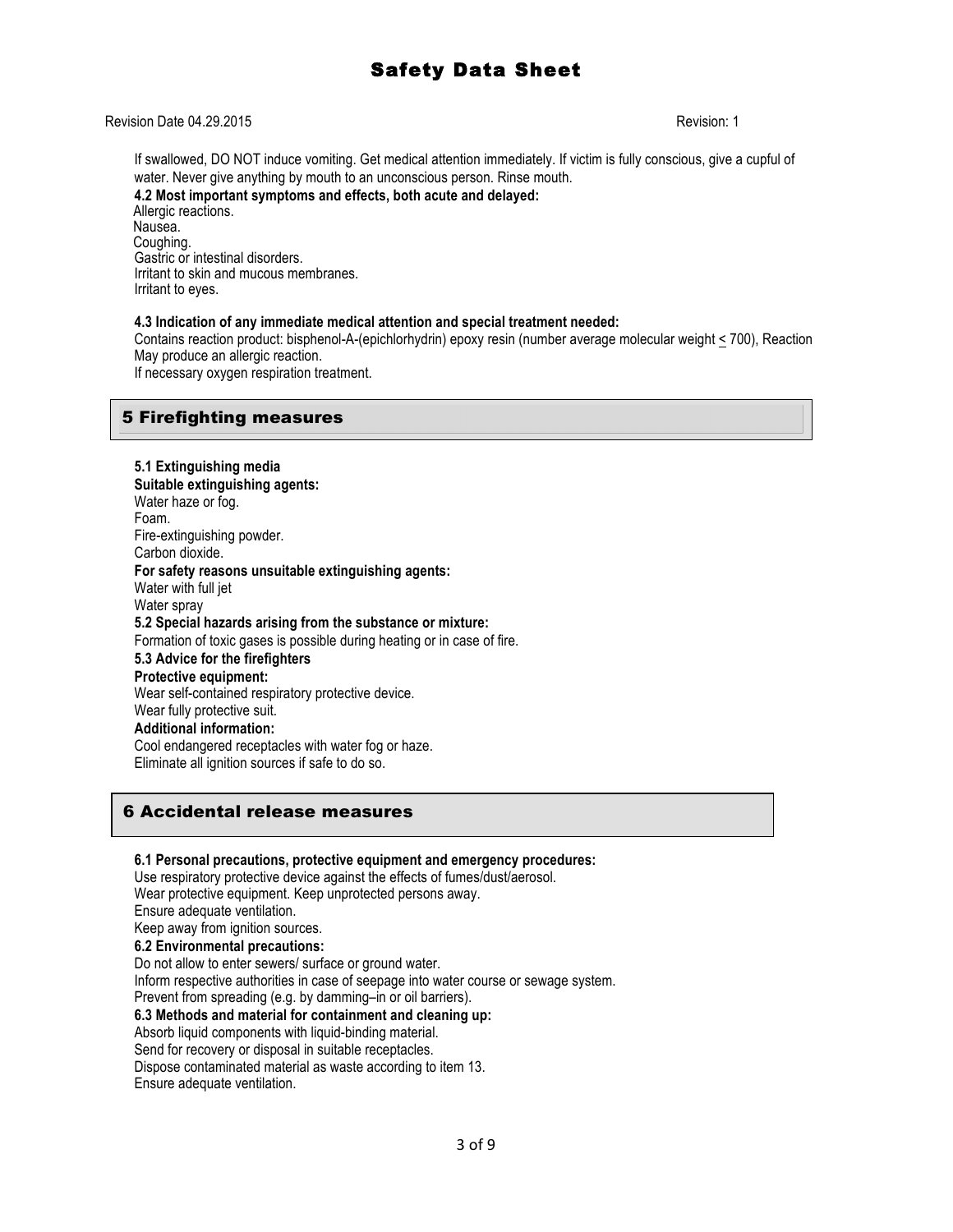#### Revision Date 04.29.2015 Revision: 1

### 7 Handling and storage

### **7.1 Precautions for safe handling:**

Use only in well-ventilated areas. Store in cool, dry place in tightly closed receptacles (60-80ºF recommended).

**7.2 Conditions for safe storage, including any incompatibilities:** Use only receptacles specifically permitted for this substance/product. Avoid storage near extreme heat, ignition sources or open flame. Store separate from: Strong oxidizing agents, strong reducing agents, free radical generators and peroxides.

#### **Further Information about storage conditions:**

Keep container tightly sealed.

Store in an area with adequate ventilation.

### 8 Exposure controls/personal protection

# **8.1 Control parameters**

**Airborne Exposure Guidelines:**

**2-Propenoic acid, 2-ethyl-2-[[(1-oxo-2-propenyl)oxy]methyl]-1,3-propanediyl ester (15625-89-5)**

US. AIHA Workplace Environmental Exposure Level (WEEL) Guides

Skin designation **Remarks:** Can be absorbed through the skin.

Time Weighted Average :1 mg/m3 **Remarks:** Avoid skin or eye contact with liquids or aerosols.

#### **8.2 Engineering controls**

Investigate engineering techniques to reduce exposures below airborne exposure limits or to otherwise reduce exposures. Provide ventilation if necessary to minimize exposures or to control exposure levels to below airborne exposure limits (if applicable see above).If practical, use local mechanical exhaust ventilation at sources of air contamination such as open process equipment.

#### **8.3 Personal protective equipment**

#### **General protective and hygienic measures:**

Keep away from foodstuffs, beverages and feed. Immediately remove all soiled and contaminated clothing. Wash hands before breaks and at the end of work. Do not inhale gases / fumes / aerosols. Avoid contact with the eyes and skin.

#### **Respiratory protection:**

Not required under normal conditions of use.

Avoid breathing vapor or mist. Where airborne exposure is likely or airborne exposure limits are exceeded (if applicable, see above), use NIOSH approved respiratory protection equipment appropriate to the material and/or its components.

#### **Hand protection:**

Protective, impervious gloves. (Neoprene, Butyl-rubber, Nitrile rubber)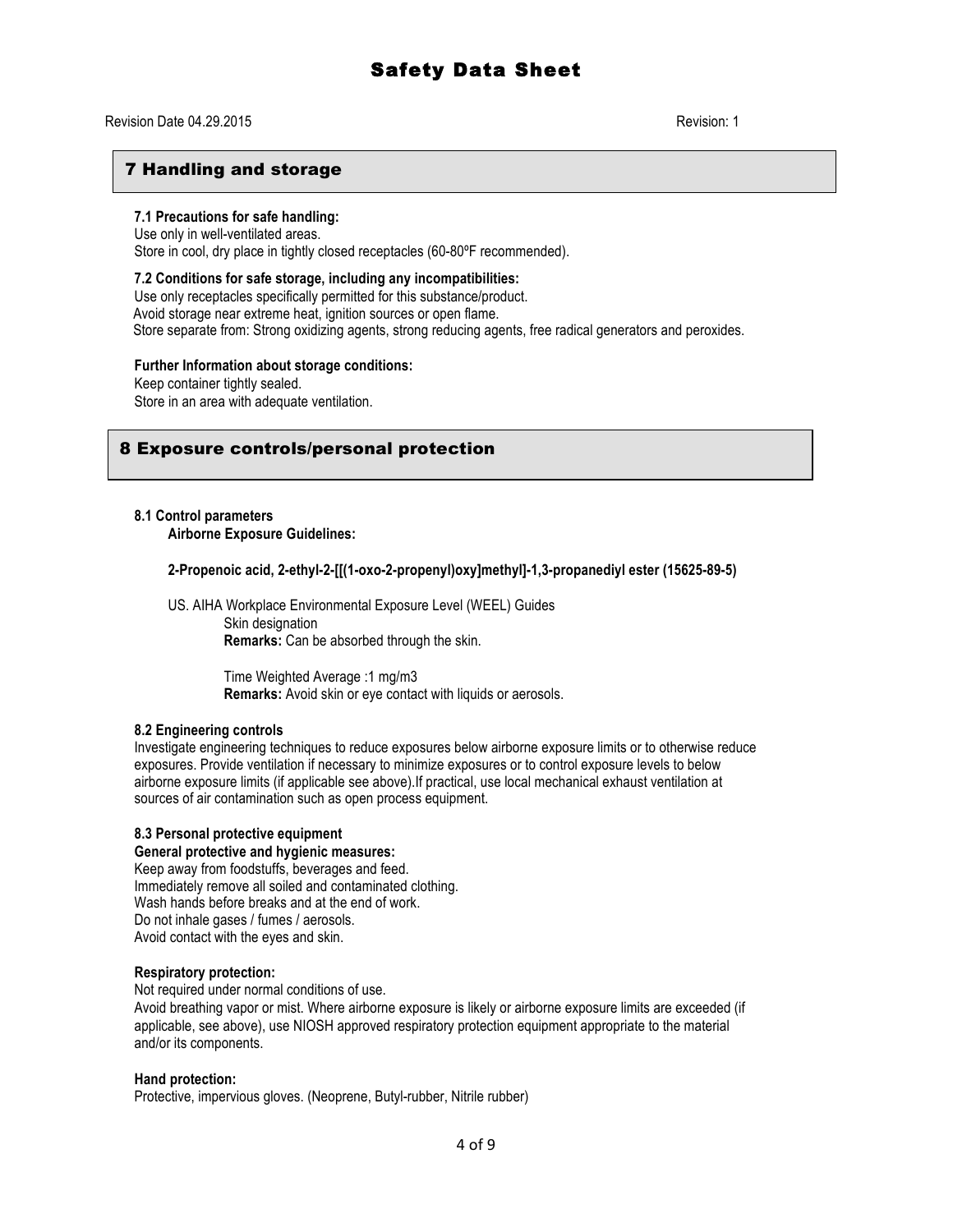### Revision Date 04.29.2015 Revision: 1

The glove material has to be impermeable and resistant to the product / the substance/ the preparation. Selection of the glove material on consideration of the penetration times, rates of diffusion and the degradation.

#### **Eye protection:**

Face shield with safety glasses or goggles underneath. Contact lenses should not be worn.

#### **Skin and Body protection:**

Protective work clothing. Where potential exposure warrants, rubber or plastic boots and chemically resistant protective suit.

# 9 Physical and chemical properties

| 9.1 Information on basic physical and chemical properties<br><b>General Information</b><br>Appearance |                                   |
|-------------------------------------------------------------------------------------------------------|-----------------------------------|
| Form:<br>Colour:                                                                                      | Liquid<br>Colorless               |
| Odour:                                                                                                | Sweet-Acrylic like                |
| <b>Odour threshold:</b>                                                                               | No data available                 |
| pH:                                                                                                   | No data available                 |
| Melting point/range:                                                                                  | No data available                 |
| Boiling point/range:                                                                                  | No data available                 |
| Flash point:                                                                                          | >201 °F / >94 °C                  |
| <b>Evaporation rate:</b>                                                                              | No data available                 |
| Flammability (solid, gaseous):                                                                        | Not applicable                    |
| Upper/lower flammability or explosive limit:                                                          | Not applicable                    |
| Vapor pressure:                                                                                       | No data available                 |
| Vapor density:                                                                                        | No data available                 |
| Relative Density at 20°C:                                                                             | $1.15$ g/cm <sup>3</sup>          |
| Solubility in / Miscibility with<br>Water:                                                            | Not miscible or difficult to mix. |
| Partition coefficient (n-octanol/water):                                                              | No data available                 |
| <b>Auto/Self-ignition temperature:</b>                                                                | No data available                 |
| <b>Decomposition temperature:</b>                                                                     | No data available                 |
| <b>Viscositv</b>                                                                                      | $900 - 1,400$ cps                 |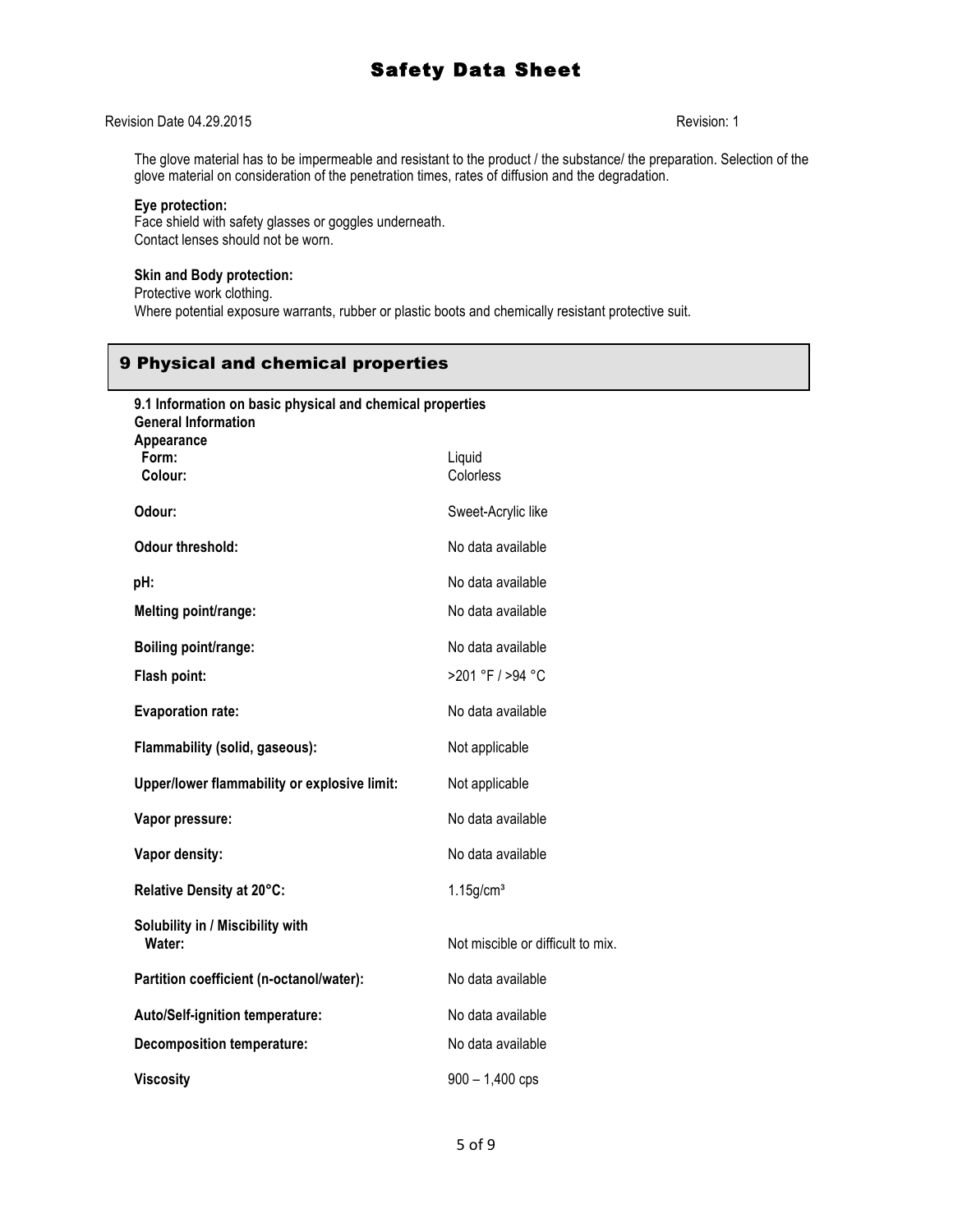# 10 Stability and reactivity

**10.1 Reactivity 10.2 Chemical stability Thermal decomposition / conditions to be avoided:** No decomposition if used and stored according to specifications. **10.3 Possibility of hazardous reactions:** Reacts with strong alkali. Exothermic polymerization. Reacts with strong acids and oxidizing agents. Reacts with catalysts. **10.4 Conditions to avoid:** This material polymerizes exothermically in the presence of heat, contamination, oxygen free atmosphere, free radicals, peroxides and inhibitor depletion liberating heat. **10.5 Incompatible materials:** Strong acids, bases and oxidizing agents. **10.6 Hazardous decomposition products:** Carbon monoxide and carbon dioxide. Acrylates. Hazardous organic compounds.

# 11 Toxicological information

#### **11.1 Information on likely routes of exposure:**

| Inhalation:   | May cause respiratory irritation                            |
|---------------|-------------------------------------------------------------|
| Ingestion:    | No data available                                           |
| Skin contact: | May cause skin damage. May cause an allergic skin reaction. |
| Eye contact:  | May causes serious eye damage.                              |

#### **11.2 Symptoms related to physical, chemical and toxicological characteristics:** No available data

#### **11.3 Delayed and immediate effects as well as chronic effects from short and long-term exposure:**

(Data for primary component, Reaction product: bisphenol - A- (epichlorhydrin) epoxy resin) Acute toxic:

| Oral       | LD50 > 2,000 mg/kg (rat) |
|------------|--------------------------|
| Dermal     | LD50 > 2,000 mg/kg (rat) |
| Inhalation | No data                  |

Skin Corrosive/irritant:

Test material was slightly irritating to skin in key studies. For the skin, mean erythema and edema scores were 0.8 and 0.5 respectively.

Serious eye damage/eye irritation:

Test material was slightly irritating to the eye in key studies. The mean eye score was 0.4

Respiratory sensitization: No data available

Skin sensitization:

In a local lymph node assay, the concentration that would cause a 3-fold increase in proliferation (EC-3) was calculated to be 5.7% which is consistent with moderate dermal sensitization potential.

(Data for secondary component, Trimethylolpropane triacrylate (15625-89-5)

### **Acute toxicity**

**Inhalation:** No deaths occurred. (Rat) 6 h LC0 > 0.55 mg/l. (vapor) **Skin Irritation:**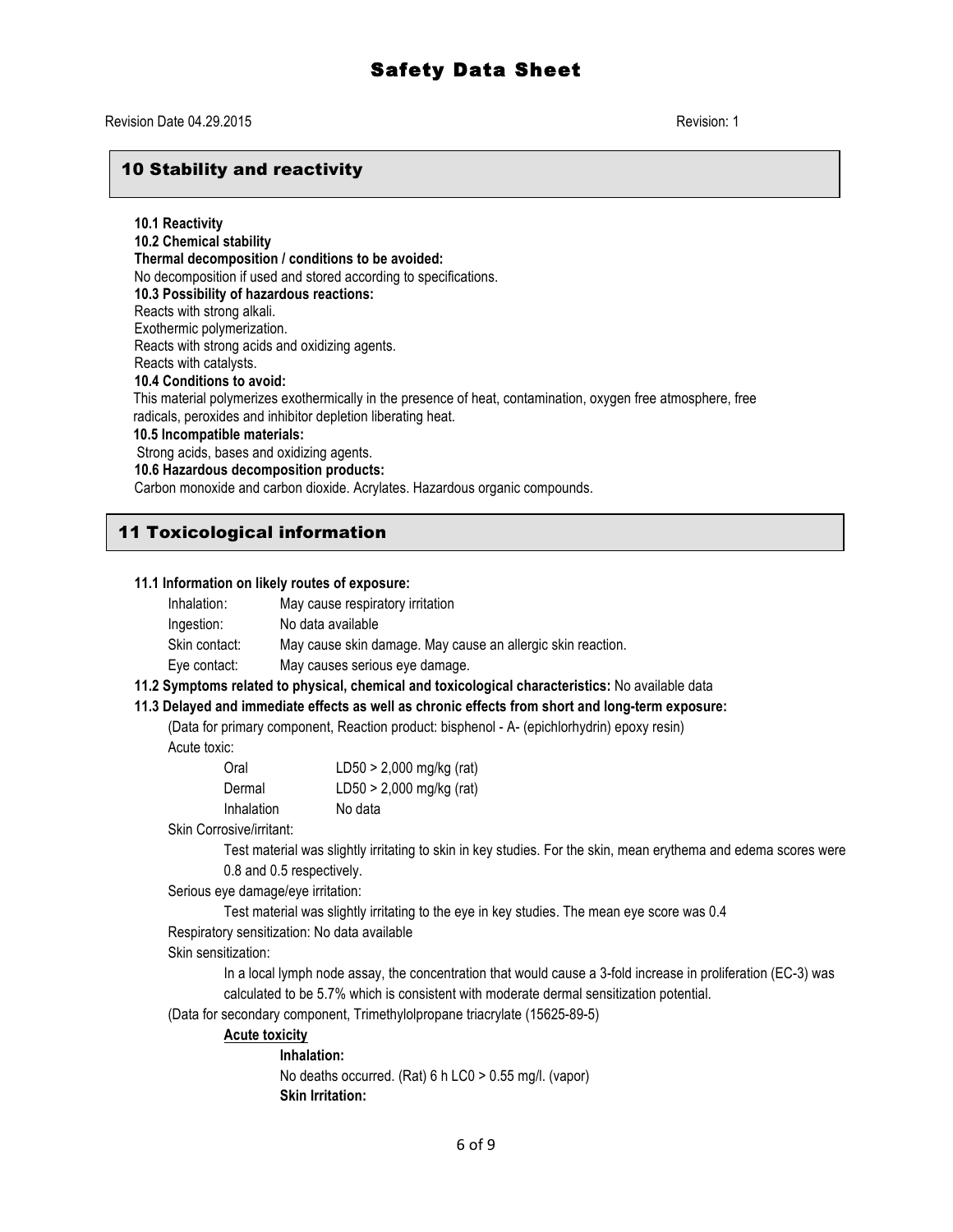### Revision Date 04.29.2015 Revision: 1

Causes mild skin irritation. (Rabbit) Irritation Index: 2.2 - 3.8 / 8. (4 h) Causes skin irritation. (Rabbit) (6 h) (Repeated skin exposure) **Eye Irritation:** Causes serious eye irritation. (Rabbit) Irritation Index: 44/110.

#### **11.4 Numerical measures of toxicity:** No data available for mixture**.**

#### **Additional toxicological information:**

The product show the following dangers according to the calculation method of the General EU Classification Guidelines for Preparations as issued in the latest version: Irritant Danger through skin absorption. Toxic and /or corrosive effects may be delayed up to 24 hours. Inhalation of concentrated vapours as well as oral intake will lead to anesthesia-like conditions and headache, dizziness ,etc.

# 12 Ecological information

### **12.1 Toxicity**

**Aquatic toxicity:** No data for the complete mixture itself. (Data for primary component, Reaction product: bisphenol - A- (epichlorhydrin) epoxy resin)

| Fish          | 96hr-LC50 = 3.6mg/L test mat. Oncorhynchus mykiss<br>(direct application, nominal) (OECD Guideline 203) |
|---------------|---------------------------------------------------------------------------------------------------------|
|               | LC50 1.41 mg/L 96hr Oryzias latipes                                                                     |
| Crustacea     | 48hr-EC50 = 2.8mg/L test mat Daphnia magna                                                              |
|               | (direct application, nominal, based on: mobility) (OECD Guideline 202)                                  |
|               | EC50 1.7mg/L 48hr                                                                                       |
| Aquatic Plant | 72hr-EC50 > 11 mg/L Scenedesmus capricornutum                                                           |
|               | water soluble fraction (meas. (arithm. mean))                                                           |
|               | based on: growth rate (EPA-660/3-75-009)                                                                |

**12.2 Persistence and degradability:** No data available.

**12.3 Bioaccumulative Las Vegas (and vicinity), Nevada, United States of America potential:** No further relevant information available.

**12.4 Mobility in soil:** No further relevant information available.

- **12.5 Results of PBT and vPvB assessment:**
- **PBT:** Not applicable.

**vPvB:** Not applicable.

 **12.6 Other adverse effects:** No further relevant information available

# 13 Disposal considerations

#### **13.1 Waste treatment methods**

#### **Waste from residue/unused product:**

This product should not be allowed to enter drains, water courses or the soil. Dispose of this material in a safe manner and in accordance with federal, state and local regulations

#### **Contaminated packaging:**

Disposal must be made in accordance with official federal, state and local regulations.

# 14 Transport information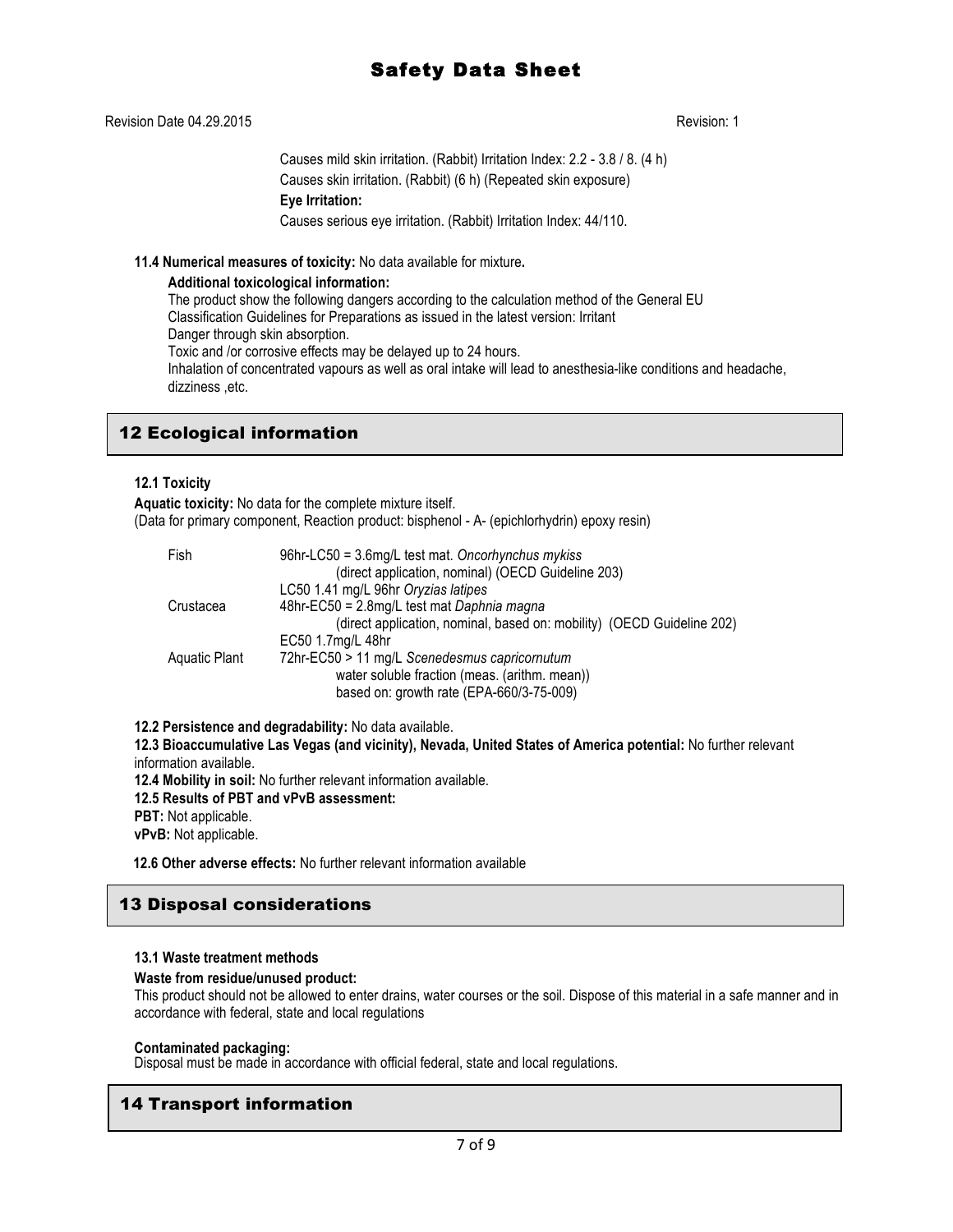Revision Date 04.29.2015 Revision: 1

# **DOT**

|             | UN Number:<br>Proper shipping name:<br><b>Hazard Class:</b><br>Packaging group:                                           | UN3265<br>Corrosive liquid, acidic, organic, n.o.s. (1,4-Butanediol diacrylate)<br>8<br>Ш                           |
|-------------|---------------------------------------------------------------------------------------------------------------------------|---------------------------------------------------------------------------------------------------------------------|
|             | Labels(s):<br>Marine pollutant :                                                                                          | 8<br>No                                                                                                             |
| <b>IATA</b> | UN Number:<br>Proper shipping name:                                                                                       | UN3265<br>Corrosive liquid, acidic, organic, n.o.s. (1,4-Butanediol diacrylate)                                     |
|             | <b>Hazard Class:</b><br>Packaging group:<br>Labels(s):<br><b>Marine Pollutant:</b>                                        | 8<br>$\mathbf{I}$<br>8<br>Yes (epoxy resin)                                                                         |
| <b>IMDG</b> | UN Number:<br>Proper shipping name:<br><b>Hazard Class:</b><br>Packaging group:<br>Labels(s):<br><b>Marine Pollutant:</b> | UN3265<br>Corrosive liquid, acidic, organic, n.o.s. (1,4-Butanediol diacrylate)<br>8<br>Ш<br>8<br>Yes (epoxy resin) |

# 15 Regulatory Information

**15.1 Safety, health and environmental regulations/legislation specific for the substance or mixture**

**United States (USA)**

# **SARA**

| Section 355 (extremely hazardous substances):   |  |
|-------------------------------------------------|--|
| None of the ingredients is listed.              |  |
| Section 313 (Specific toxic chemical listings): |  |
| Component(s) above 'de minimus' level: None     |  |
| <b>TSCA (Toxic Substances Control Act):</b>     |  |
| All the ingredients are listed.                 |  |

**Proposition 65 (California):**

**Chemicals known to cause birth defects or other reproductive harm:** Benzene, methyl- (108-88-3)

#### **Pennsylvania Right to Know**

2-Propenoic acid, 2-ethyl-2-[[(1-oxo-2-propenyl)oxy]methyl]-1,3-propanediyl ester (CAS No. 15625-89-5)

#### **Canada**

 **Canadian Domestic Substances List (DSL):**